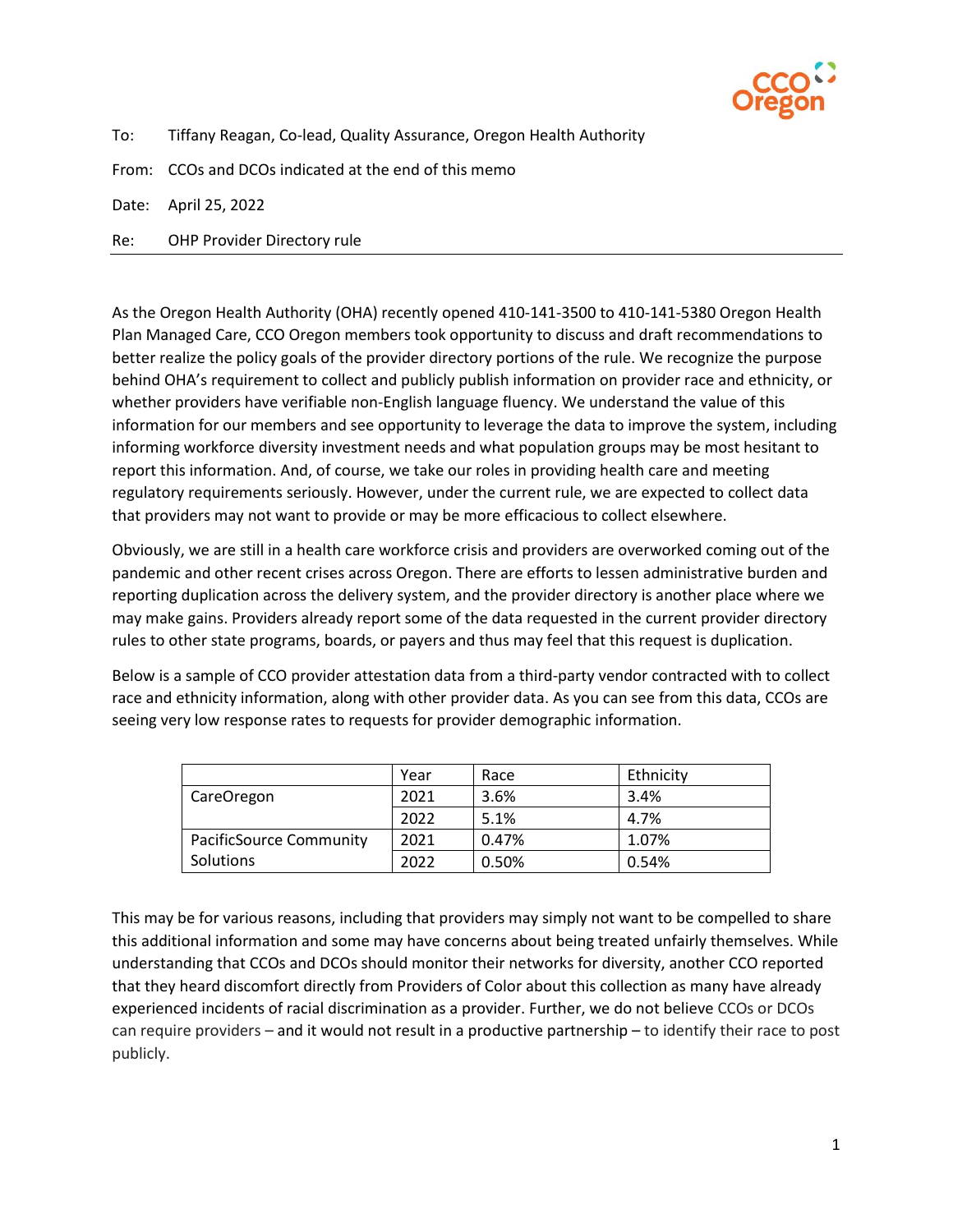At the March 30th Oregon Health Plan Managed Care Rules Advisory Committee (RAC), several CCOs raised concerns about the provider directory understanding that OHA did not plan to change that portion of the rule. We appreciated the OHA's invitation to send any comments related to the provider directory now as well as the commitment to address this portion of the rule in a fall 2022 RAC during the conversation. We further appreciate that OHA has launched a provider directory workgroup since the RAC. Below are a few recommendations that may inform how Oregon may collect beneficial provider information while reducing the burden and abrasion providers experience in this data collection effort and potentially improve the quality of that data collection.

- 1. We recommend that the OHA utilize existing sources to collect demographics data more expediently and limit additional strain on providers. Examples of where providers could provide the information once include:
	- $\circ$  Application for eligibility to accept Oregon Health Plan (aka DMAP enrollment)
	- $\circ$  Provider licensing board processes that already collect some demographic information
	- o Patient-centered, primary care home (PCPCH) certification process or site visit
- 2. Because federal rule does not require a provider director to include race and ethnicity information (42 CFR §438.10(h)), we recommend that the OHA amend OAR 410-141-3585(6)(h) and (j) to allow CCOs to make best efforts to collect information on provider demographics but make disclosure voluntary by the providers.
- 3. Most licensing boards already require cultural competency training, so licensure should meet the criteria and partnering with licensing boards would be more efficacious for this data collection. Where licensing board do not currently collect this data, there are existing processes to leverage. Further, OHA has not yet provided an operational definition of "cultural competency," which makes data collection across multiple access points less effective.
- 4. We understand that leveraging other existing processes to collect the requested information would necessitate a process to populate directories at the CCO and DCO levels. We do not seek to remove ourselves from this work but to identify the best means for collection and publishing. We recommend an advisory group [perhaps, this is the new provider directory workgroup] with CCO and DCO expertise to assist the OHA in implementing and maintaining these efforts. Moreover, the OHA could reconsider a statewide provider directory that, again, we could offer technical assistance to help inform, build, and sustain.
- 5. Under the current rule, we ask that in compliance audits or other CCO oversight reports, there is a safe harbor from action if a CCO has made best efforts to collect information. As many of the circumstances are beyond the control of CCOs and DCOs, we should not face audits or other actions if despite best efforts there are gaps in the data or an overall lower than desired response rate.

Finally, beyond limiting data duplication, provider strain, and undue risk on CCOs and DCOs, these recommended changes may also improve: